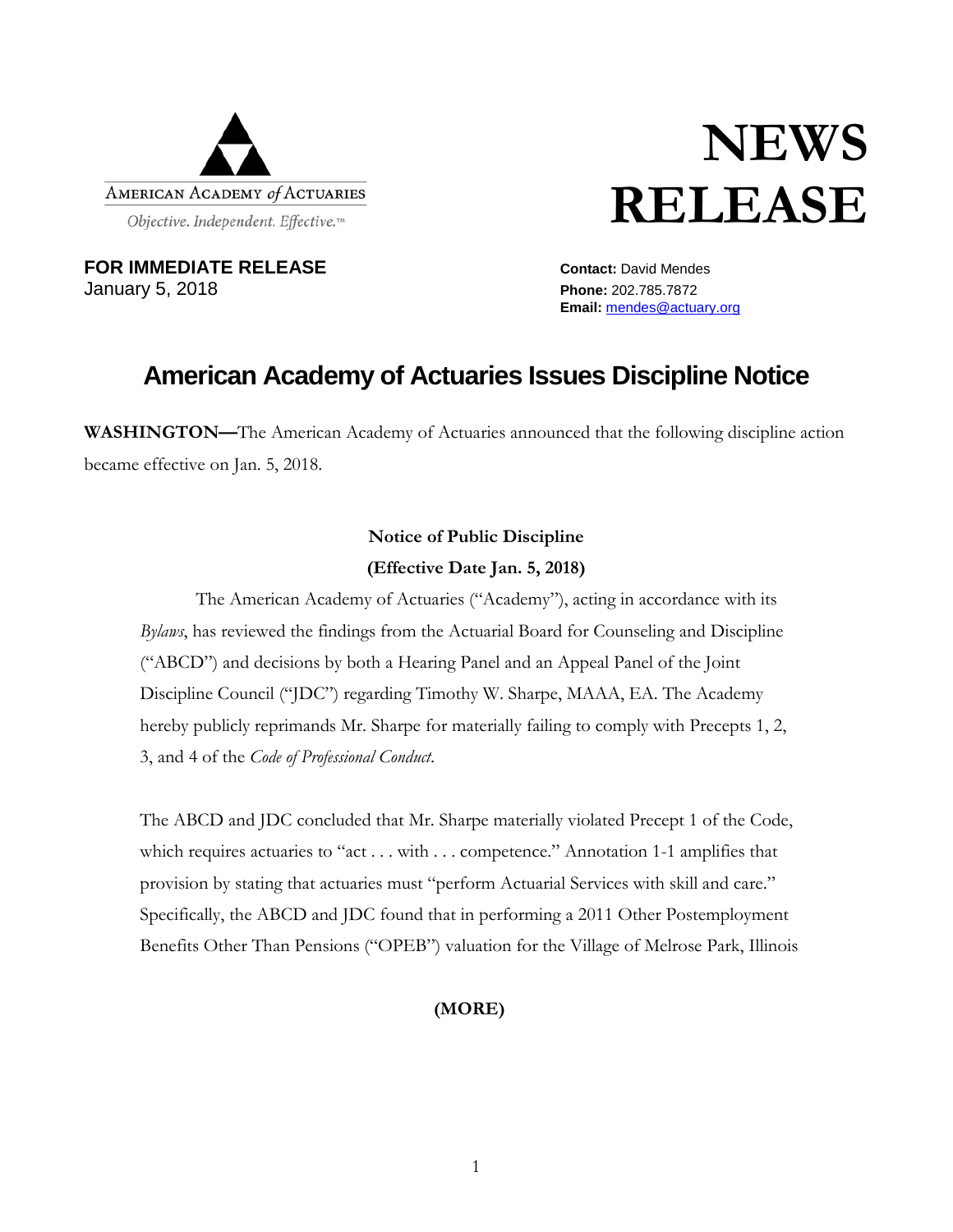(the "Project") Mr. Sharpe failed to confirm whether vision and dental benefits were included in the premium rates that he used in his work and whether surviving spouse benefits were also covered by the plan.

The ABCD and JDC also determined that Mr. Sharpe's violation of Precept 2 of the Code (discussed below) constitutes a violation of Precept 1.

The ABCD and JDC concluded that Mr. Sharpe materially violated Precept 2 of the Code, which requires that actuaries "perform Actuarial Services only when . . . qualified to do so on the basis of basic and continuing education and experience, and only when . . . satisf[ying] applicable qualification standards." The Qualification Standards impose the obligation on the actuary to be able to document his compliance with the continuing education requirement. The ABCD and JDC determined Mr. Sharpe did not meet the qualification standards required to perform the Project because he failed to meet the continuing education requirement in the health practice area. The ABCD and JDC also concluded that Mr. Sharpe's violation of Precept 1 also supported its determination that he violated Precept 2.

The ABCD and JDC concluded that Mr. Sharpe materially violated Precept 3 of the Code, which requires that the actuary performing actuarial services "satisfy the applicable standards of practice." The ABCD and JDC found that Mr. Sharpe's work on the Project violated several Actuarial Standards of Practice ("ASOPs"). Mr. Sharpe's work failed to meet the requirements of ASOP No. 6, *Measuring Retiree Group Benefit Obligations*, in a number of ways, including by failing to (i) document the methods and procedures he used to develop the initial per capita health care rates and any significant actuarial judgments applied during the modeling process; (ii) adjust pre-65 premium rates that contained retiree experience, and (iii) document how he satisfied ASOP No. 6. In addition, Mr. Sharpe used only one age band below 65 and only one age band above age 64. The ABCD and JDC also found that Mr. Sharpe failed to describe the assumptions and methods he used in the measurement with sufficient clarity that another actuary qualified in this practice area could make an objective appraisal of the reasonableness of his work.

### **(MORE)**

2